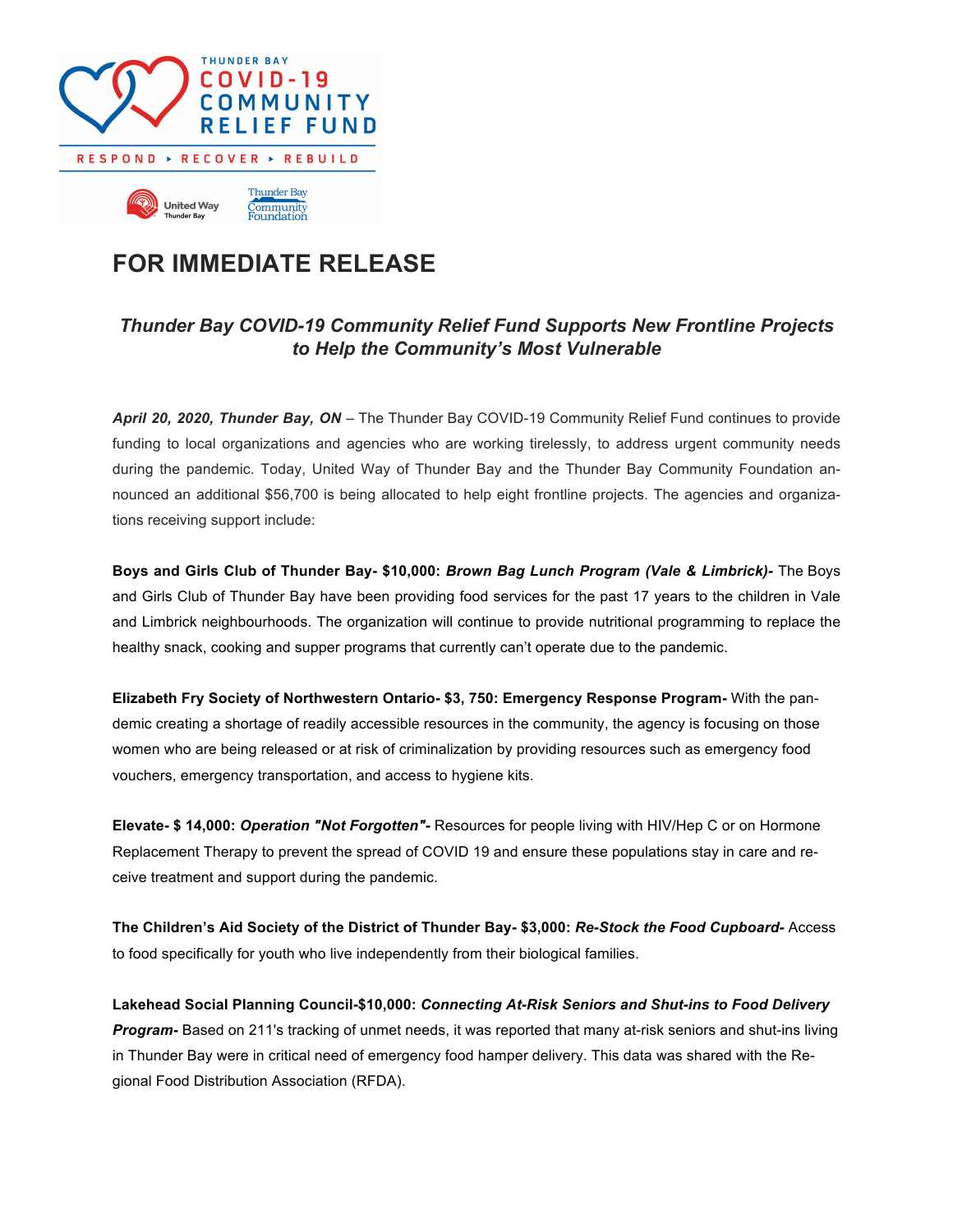

**Regional Food Distribution Association- \$6,050: PPE Equipment-** This grant enables the RFDA to purchase personal protective equipment such as masks to essential workers who are working to make sure that everyone is able to access food.

**Thunder Bay and Area Victim Services-\$5,400:** *Crisis Support Fund***-** The organization continues to work the front lines. Alongside police officers and other first responders, they offer both emergency and ongoing support to victims of crime and tragic circumstance through emotional and practical means.

**Thunder Bay and District Humane Society- \$4,500:** *COVID-19 Pet Food Delivery Program:* The pandemic has pet owners confined to their homes and many facing financial uncertainty. The Thunder Bay and District Humane Society is offering complimentary pet food delivery across the city of Thunder Bay.

Says Danielle Rider, Executive Director of Thunder Bay and Area Victim Services, "Over the past month, our call volume has increased as individuals have found themselves in more precarious situations given the restrictions of community programming and the added financial stress. We know that chronic stress limits an individual's ability to adequately cope and Thunder Bay and Area Victim Services is already seeing the evidence of this through an increase in domestic violence and human trafficking calls over the past eight weeks. This funding will help our organization support and reach more victims."

The Thunder Bay COVID-19 Community Relief Fund provides one place for philanthropists, community leaders, corporations and individuals to contribute, to help ensure that community members affected by the pandemic stay safe, healthy and have access to basic needs such as food, clothing, hygiene products, shelter and crisis counseling. The collaborative fund has now provided \$163,006.50 to 14 local agencies and organizations.

Says Albert Brulé, Chief Executive Officer of United Way of Thunder Bay; "COVID-19 continues to threaten the infrastructure that supports the most vulnerable population in our city. We will need these organizations and service providers to be there for our community when we arrive at the other side of this health crisis. It's important to start thinking about how we will recover and rebuild when the time comes to slowly start to move on with our lives."

This is the second round of Thunder Bay COVID-19 Community Relief Fund recipients. A joint committee continues to evaluate applications with a commitment to ensure there is a rapid response to emerging needs as funding is contributed. Local agencies can apply for funding through the Thunder Bay Community Foundation's online grant platform. Individuals and corporations are encouraged to donate to the Thunder Bay COVID-19